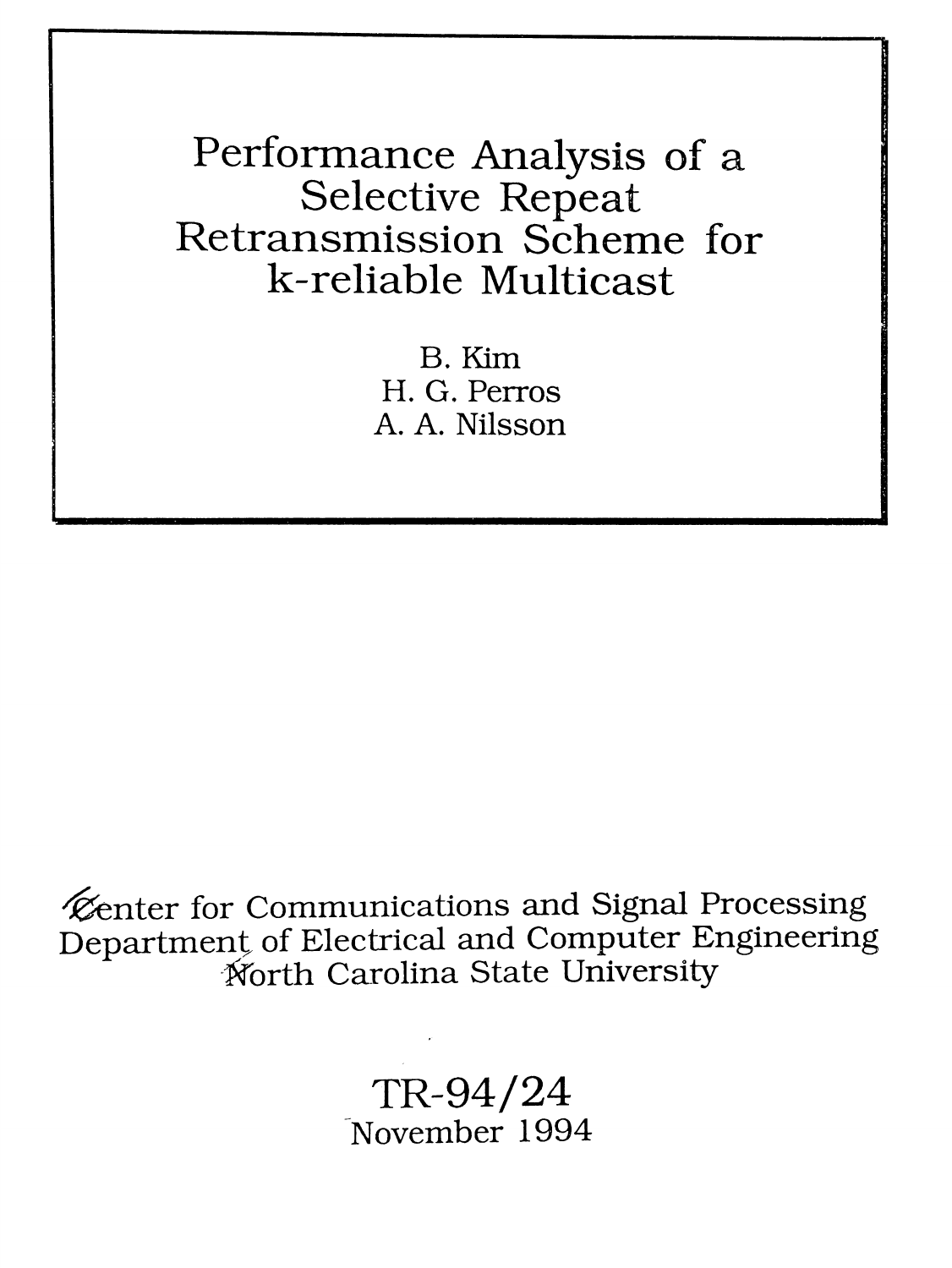## Performance Analysis of a Selective Repeat Retransmission Scheme for k-rehable Multicast

 $\rm{Bongtae\,\, Kim^1,\, Harry\,\,G.\, Perros^2,\, and\,\,\, Arne\,\,A.\,\,Nilsson^1}$ 

<sup>1</sup>Department of Electrical and Computer Engineering  $\&$ Center for Communications and Signal Processing North Carolina State University Raleigh, NC 27695

2Department of Computer Science & Center for Communications and Signal Processing North Carolina State University Raleigh, NC 27695

November 14, 1994

#### Abstract

This paper present a selective repeat multicast retransmission scheme in which a message is considered to be successfully transmitted when a predefined number of acknowledgements (less than the number of all participating receivers) for the message is received. Analytical expressions for the maximum supportable throughput and the average number of receivers that receive a message correctly are derived. Numerical examples are provided to illustrate the effects of system parameters on the throughput.

### **1 Introduction**

Retransmission based error control schemes are widely used in data communication networks in order to preserve data integrity. These schemes, called Automatic Repeat Request (ARQ), fall into one of three basic categories: stop-and-wait, go-back-N, and selective repeat. The stop-and-wait scheme allows only one message to be transmitted at a time and to remain unacknowledged. The second scheme, go-back-N, allows up to N messages to be in transit and unacknowledged. When a timeout occurs or a negative acknowledgement is received, the transmitter retransmits the timed-out or errored message and all subsequent messages already transmitted. In the selective repeat scheme, only timed-out or errored messages are retransmitted. The receiver keeps in its buffer the post errored messages until the errored messages is retransmitted and received correctly.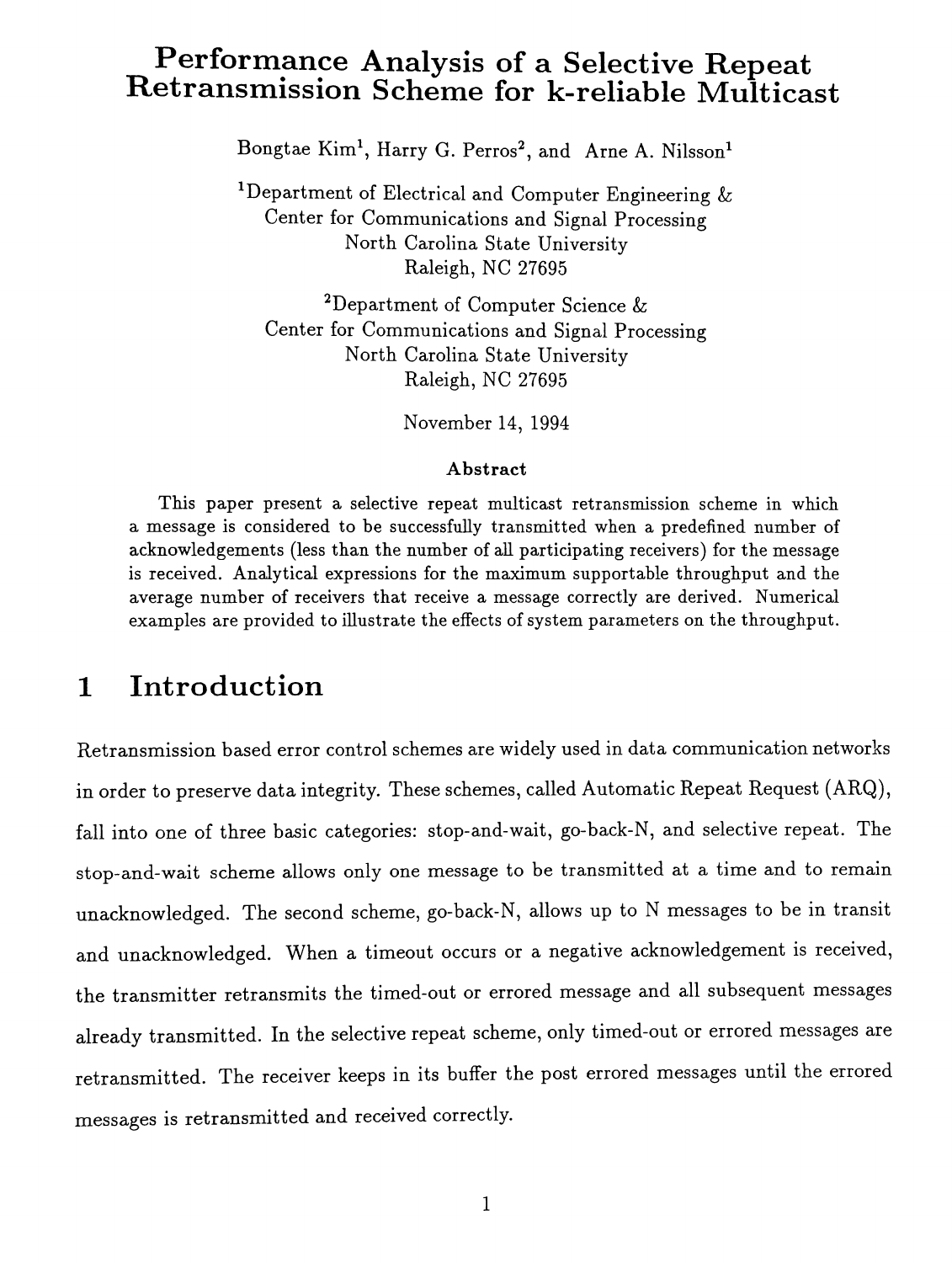Many variants of the retransmission based error control schemes have been applied to a multicast environment, in which a single transmitter sends packets reliably to a set of receivers, see [1-3,5,7,8]. It has been shown that the selective repeat schemes have the best throughput performance, see [2,6,7]. These selective repeat schemes guarantee both error free and sequenced delivery of messages to all receivers participating in the multicast.

In this paper, we present and analyze the performance of a selective repeat multicast retransmission scheme, in which a message is considered to be correctly transmitted when a predefined number of acknowledgements are received. This predefined number of acknowledgements, hereafter referred to as the *ACK threshold,* is less than the number of receivers. Thus, if there are R receivers and the ACK threshold is  $k, k < R$ , the transmitter will assume that a message has been correctly transmitted at the moment when it receives the k-th acknowledgement.

This type of scheme is referred to as  $k$ -reliable, as opposed to a fully reliable scheme where all receivers must acknowledge positively before a message is considered to be correctly transmitted. When the ACK threshold is set to the number of receivers, i.e.  $k = R$ , the error control scheme becomes fully reliable. The  $k$ -reliable scheme is useful for applications which do not need acknowledgements from all receivers. Rather, they need a high throughput with an acceptable level of reliability. The k-reliable retransmission scheme was first proposed and analyzed by Kim, Nilsson, and Perros [4]. Four different stop-and-wait schemes were presented and the throughput performance of each schemes was analyzed.

This paper is organized as follows. In section 2, we briefly describe our proposed retransmission scheme. In section 3, we derive analytical expressions of the maximum supportable throughput of successfully transmitted messages and the average number of receivers that receive a message correctly. Numerical examples are given in section 4. Conclusions are given in section 5.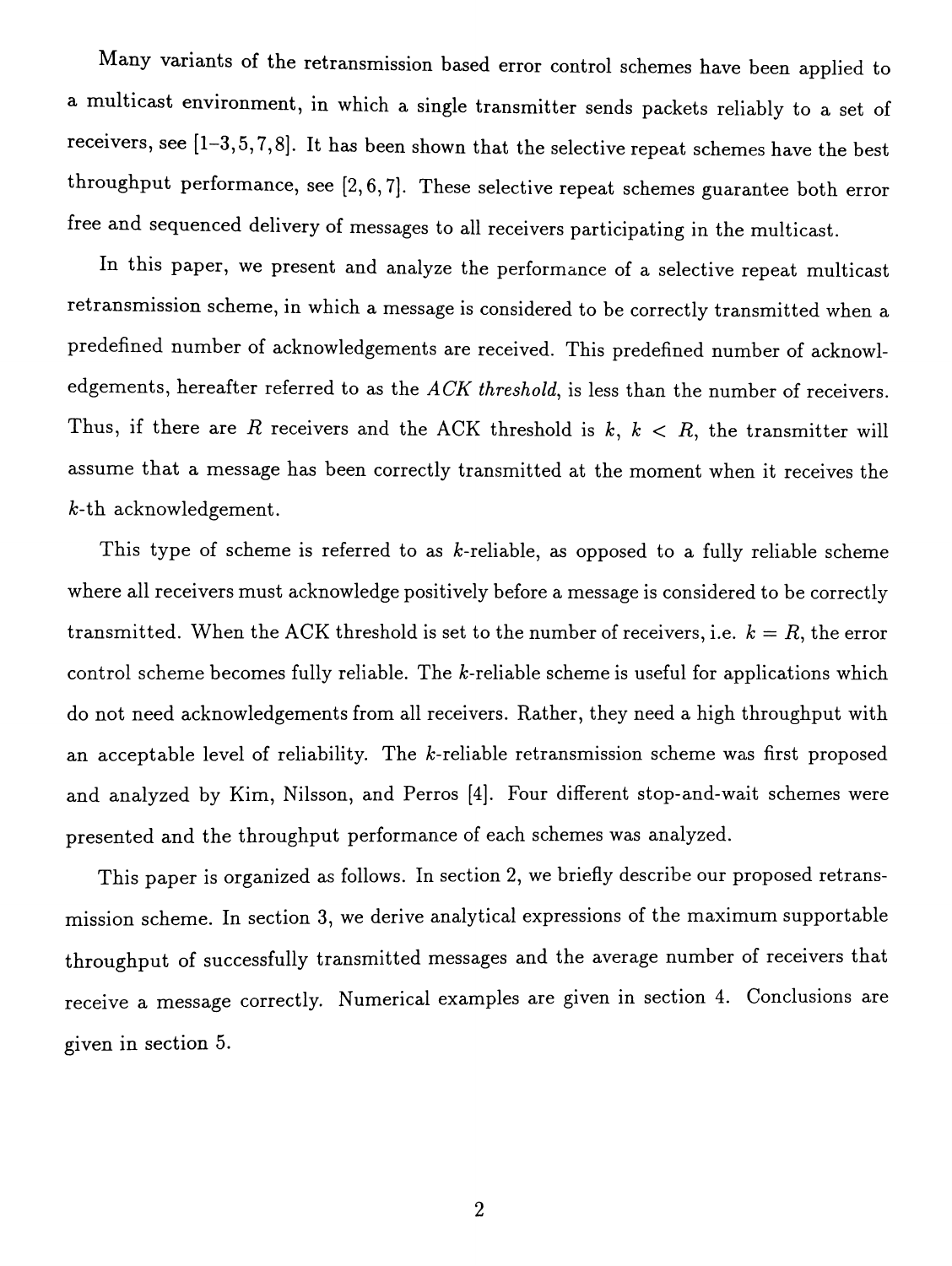# 2 The Selective Repeat Scheme

In this section, we describe a selective repeat scheme for k-reliable multicasting. We consider one transmitter which transmits data to  $R$  receivers over a multicast network. All data are transmitted in the form of messages. Each message contains the following information: (1) a control field which includes a sequence number that uniquely identifies the message, and other information required by the error control scheme, (2) a cyclic redundancy check code which enables each receiver to detect transmission errors, and (3) an information field that contains the message to be transmitted.

The multicast network has many-to-one  $(R \text{ to } 1)$  feedback paths on which acknowledgements from receivers are returned to the transmitter. An acknowledgement includes the receiver's identity and the sequence number of the acknowledged message. The acknowledgement is also protected against transmission errors.

The scheme uses only positive acknowledgements. That is, if no errors are detected in a received message, the receiver will send a positive acknowledgement. Erroneous or lost messages are not reported to the transmitter through negative acknowledgements. Rather, the transmitter detects erroneously transmitted message or lost messages using timeouts. An acknowledgement received in error is treated as if the corresponding message had been received in error by the receiver.

#### **Transmitter Operation**

The transmitter manages a timer for each transmitted message, a retransmission buffer and an *acknowledgement outstanding list* (AOL) [3]. When the transmitter starts to transmit a message, it also starts a timer for the message. If the message is transmitted for the first time, the transmitter initializes the AOL which contains the identity of all receivers from which acknowledgements are expected for that message. Once a message is transmitted, the message is stored in the retransmission buffer until it receives the k-th acknowledgement for the message. Upon receipt of an error free acknowledgement for a message from a receiver,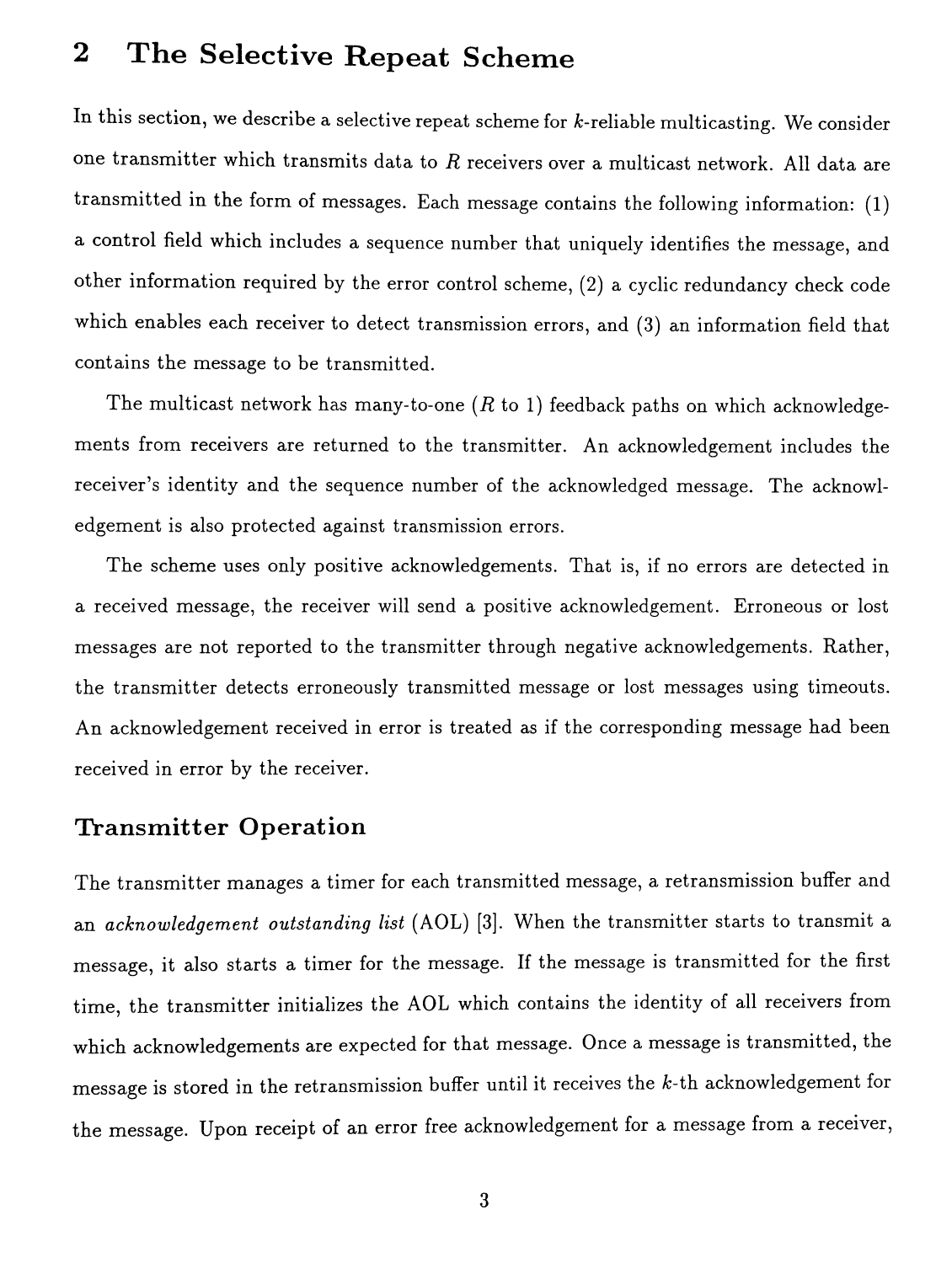that receiver is removed from the AOL. When  $k$  (or more) receivers are removed from the AOL before the timer for the message expires, the transmission of the message is completed and the message is removed from the retransmission buffer. If less than  $k$  acknowledgements for a message are received, the transmitter retransmits the message.

#### Receiver Operation

A receiver sends a positive acknowledgement to the transmitter whenever an error free message is received. Messages received with errors are discarded and no acknowledgement is sent back to the transmitter. All messages that are received correctly following an erroneous message are acknowledged, but they are not released to the upper layer. Instead, they are stored in the reordering buffer of the receiver. When the erroneous message is correctly retransmitted, the maximum set of messages with contiguous sequence numbers that were received correctly is released from the reordering buffer.

Because of the  $k$ -reliable scheme, it is possible that an erroneously received (or lost) message by a receiver mayor may not be retransmitted. This depends upon whether this message has been correctly received and acknowledged by at least  $k$  other receivers. If the receiver assumes that the message will not be retransmitted, then it can release subsequent messages that it receives correctly to the upper layer. However, if the erroneous (or lost) message is retransmitted, it is possible that it will be received well after the receiver has released subsequent messages. Thus, the transmitted message will be released in an out-ofsequence order. To prevent this event, the transmitter includes status information in the control field of each transmitted message. Such information could be the sequence number of the oldest message held in its retransmission buffer. When a receiver receives a message correctly, the receiver can release all messages with lower sequence numbers than that of the oldest message.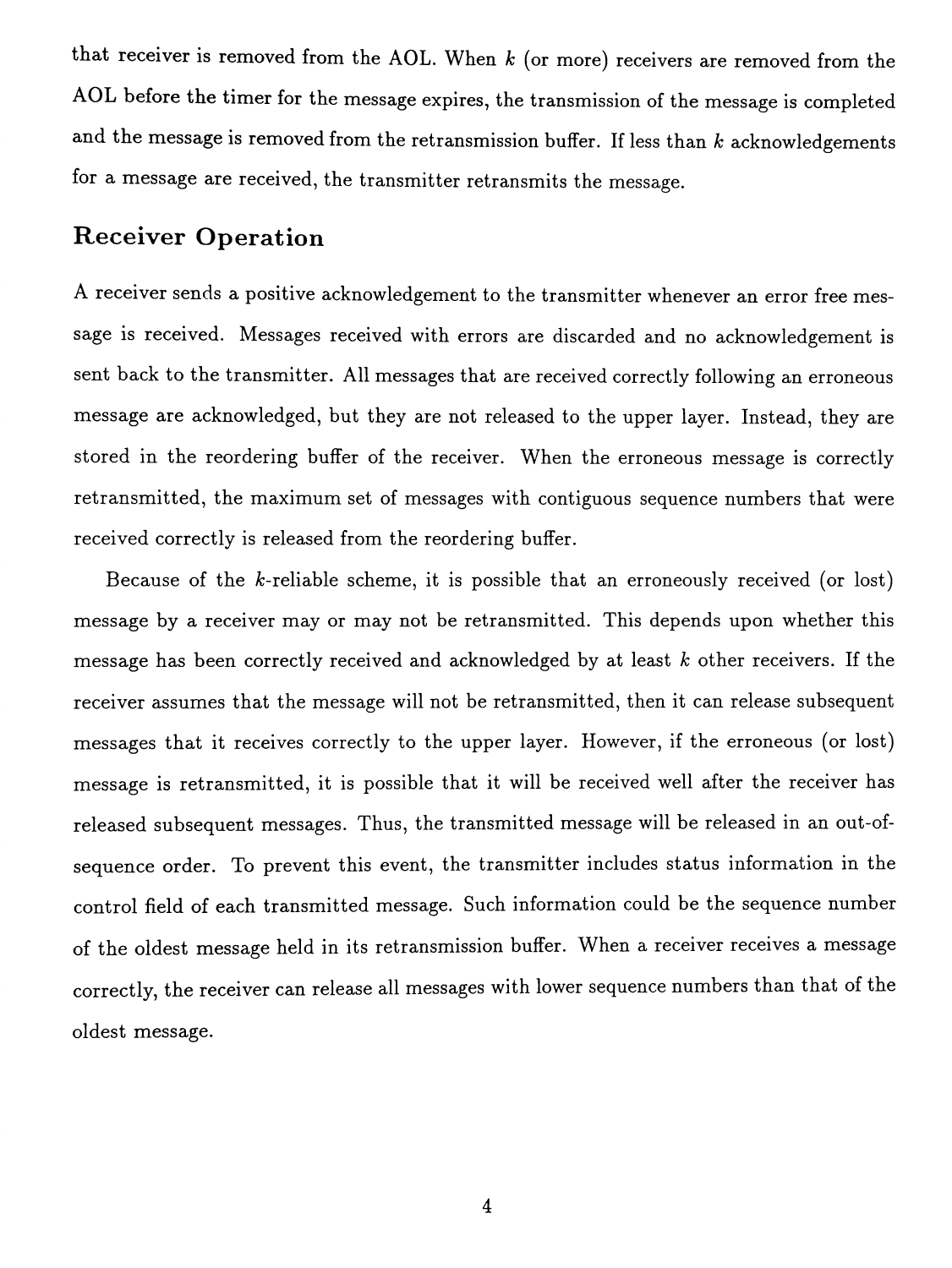

Figure 1: An example of the selective repeat retransmission scheme. 3 receivers: A,B,C, ACK threshold  $k = 2$ , and  $N = 3$ .

Figure 1 shows an example of the selective repeat scheme with three receivers A,B,C, and the *ACK* threshold *k=2.* The number of messages *N* that can be transmitted without waiting acknowledgements is set to 3. In Figure 1, Message 1 (M1) is transmitted at time *t1* followed by M2 and M3 at *t2* and *t3* respectively. Each horizontal line gives the time axis for each message. For each transmitted message, the AOL is initialized to {A,B,C} and a timer for each message is started. At time *t4,* timer for M1 expires but only one acknowledgement for Ml has received so far. Thus, Ml is retransmitted. Note that the AOL is not reinitialized. At time *t5,* all three acknowledgements for M2 has received, and a new message M4 is transmitted, and so on.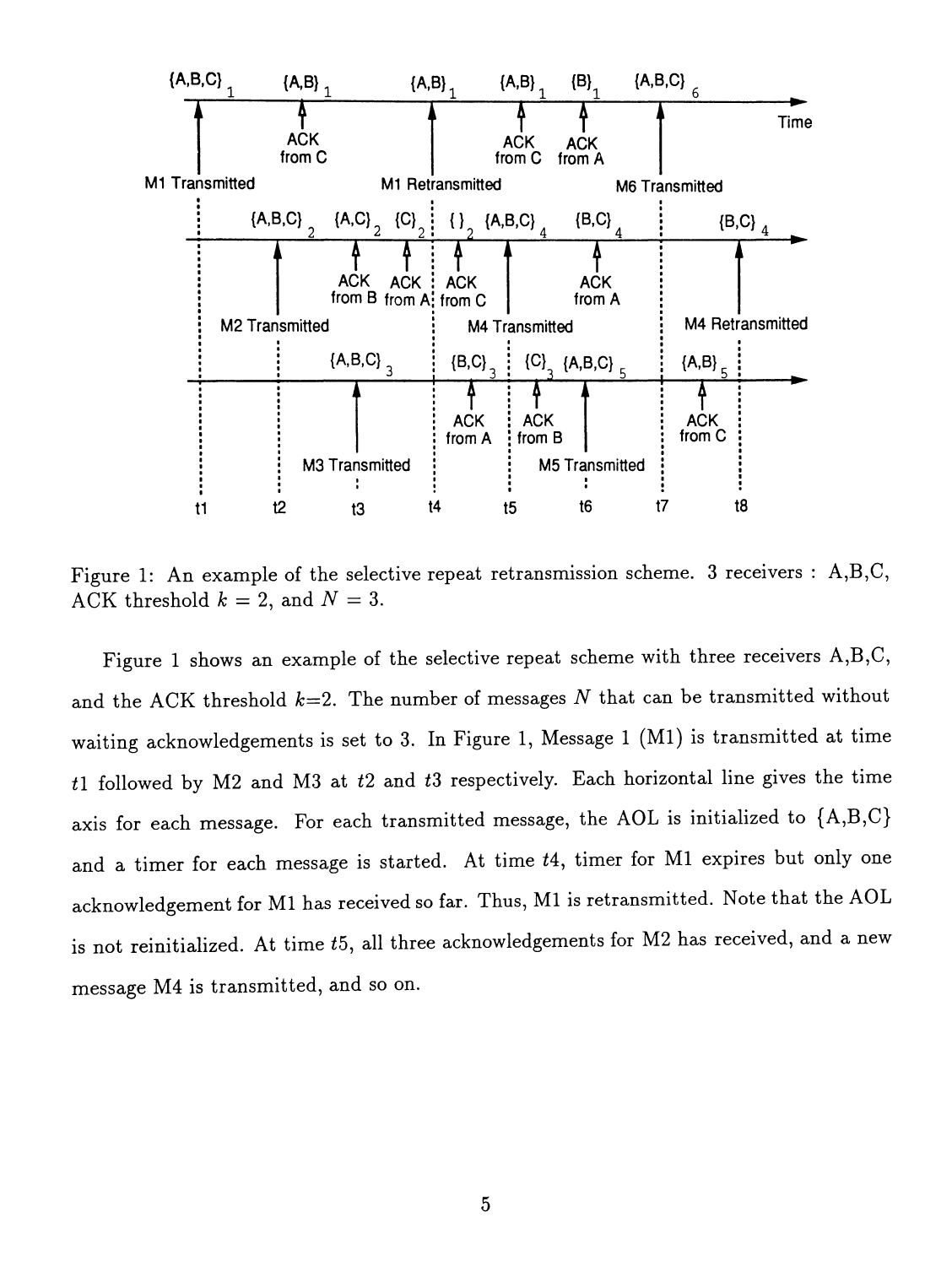### 3 Performance Analysis

#### 3.1 Model Assumptions and Definitions

The round-trip delay for a particular receiver is defined as the time interval elapsing from the moment that the transmission of a message is started to the moment that an acknowledgement from this receiver is received. The round-trip delay, which includes delays such as message transmission time, round-trip propagation delays, and processing delays, is assumed to be independent among different receivers. In addition, we assume the followings:

- Messages are always waiting to be transmitted at the transmitter, and all messages are of the same length.
- The time axis is partitioned into slots, each equal to the transmission time of a message. Message transmission or retransmissions starts at the beginning of a slot.
- Each receiver receives a message correctly with probability  $p, 0 \leq p \leq 1$ . The probability is identical and independent among different receivers. Acknowledgements are always received error free.
- $\bullet$  The maximum round-trip delay is constant, equal to  $N$  slots. That is, it is equal to  $N \times T_F$ , where *N* is an integer and  $T_F$  is the transmission time of a message (which is equal to 1 slot). N can be seen as the number of messages that can be transmitted in one round-trip delay.
- The timeout period *To* is set equal to *N* slots.

Since the maximum round-trip delay is equal to *N* slots, *k* or more acknowledgements may arrive for the specific message  $M$  before the timer expires. Let us assume that they arrive within  $N'$  slots,  $N' < N$ . That is, after  $N'$  slots, message  $M$  has to be removed from the retransmission buffer. However, the transmitter has always messages to transmit, we assume that it does get round to handling message *M* until after the *N-th* slot.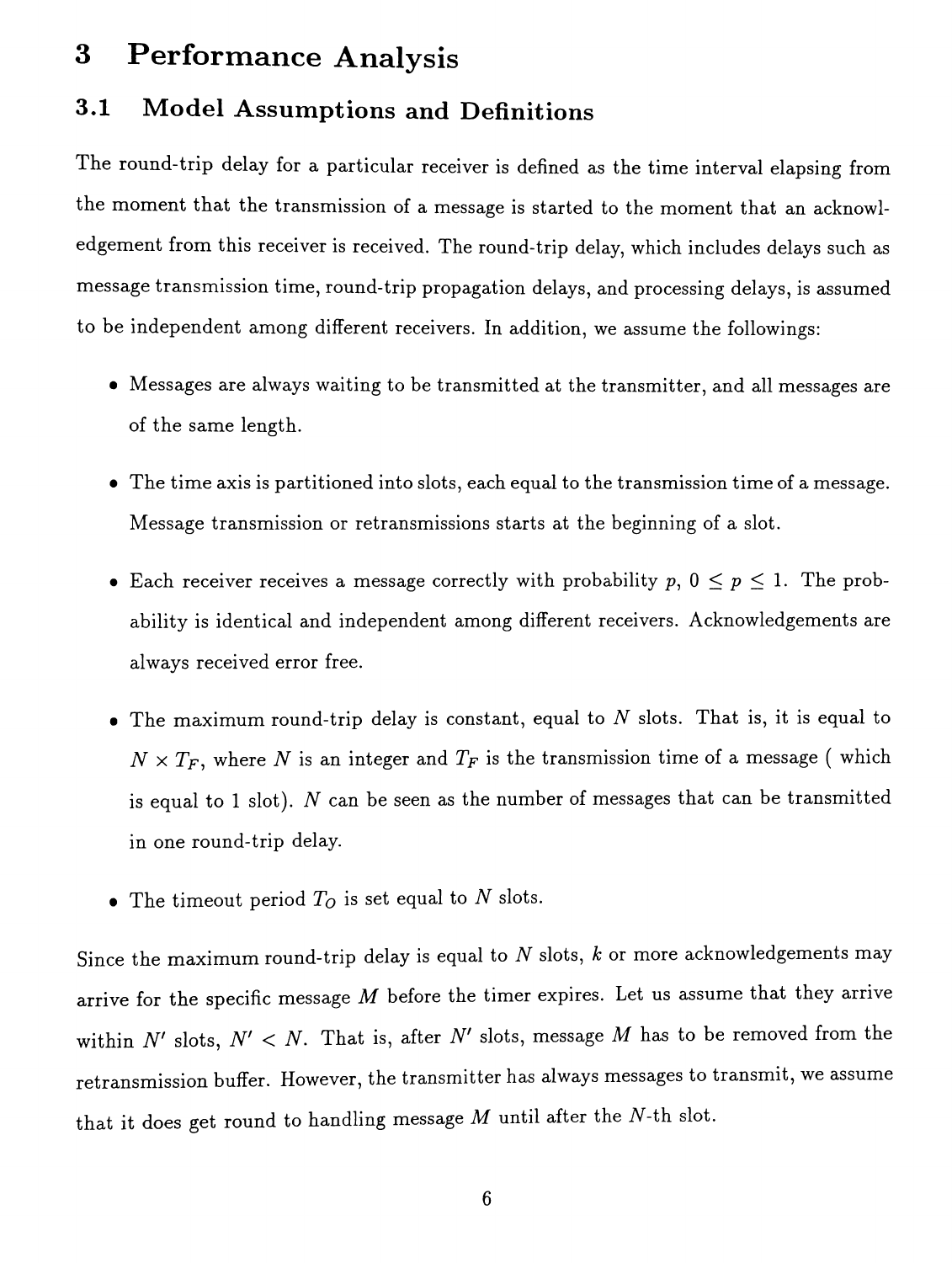### **3.2 Throughput Analysis**

Let  $\beta(R, k)$  be the average number of times a message is transmitted until at least k acknowledgements are received from R receivers. Then, the throughput  $\eta(R, k)$  is

$$
\eta(R,k) = \frac{1}{\beta(R,k)}.\tag{1}
$$

For a particular receiver  $i$   $(1 \leq i \leq R)$ , the probability of receiving an acknowledgement on the x-th transmission is

$$
\Pr\{X = x\} = (1-p)^{x-1}p, \qquad x = 1, 2, 3, \cdots \tag{2}
$$

where  $X$  is a random variable denoting the number of times a message is transmitted until an acknowledgement from a particular receiver is received. From equation (2) we have

$$
\Pr\{X \le x\} = \sum_{z=1}^{x} (1-p)^{z-1} p
$$
  
= 1 - (1-p)<sup>x</sup>. (3)

Let  $Y$  be the random variable denoting the number of times a message is transmitted until at least *k* acknowledgements are received. The probability of receiving at least *k* acknowledgements within  $x$  transmissions is

$$
\Pr\{Y \le x\} = \sum_{j=k}^{R} {R \choose j} \Pr\{X \le x\}^{j} (1 - \Pr\{X \le x\})^{R-j}
$$

$$
= \sum_{j=k}^{R} {R \choose j} [1 - (1-p)^{x}]^{j} [(1-p)^{x}]^{R-j}.
$$
(4)

Notice that the maximum distribution of  $j$  independent identically distributed random variables is  $Pr{X \leq x}^j$ . The expected number of times that a message is transmitted until *k* or more acknowledgements are received is

$$
\beta(R, k) = \sum_{x=0}^{\infty} (1 - \Pr\{Y \le x\})
$$
  
= 
$$
\sum_{x=0}^{\infty} \{1 - \sum_{j=k}^{R} {R \choose j} [1 - (1 - p)^x]^j [(1 - p)^x]^{R-j}\}
$$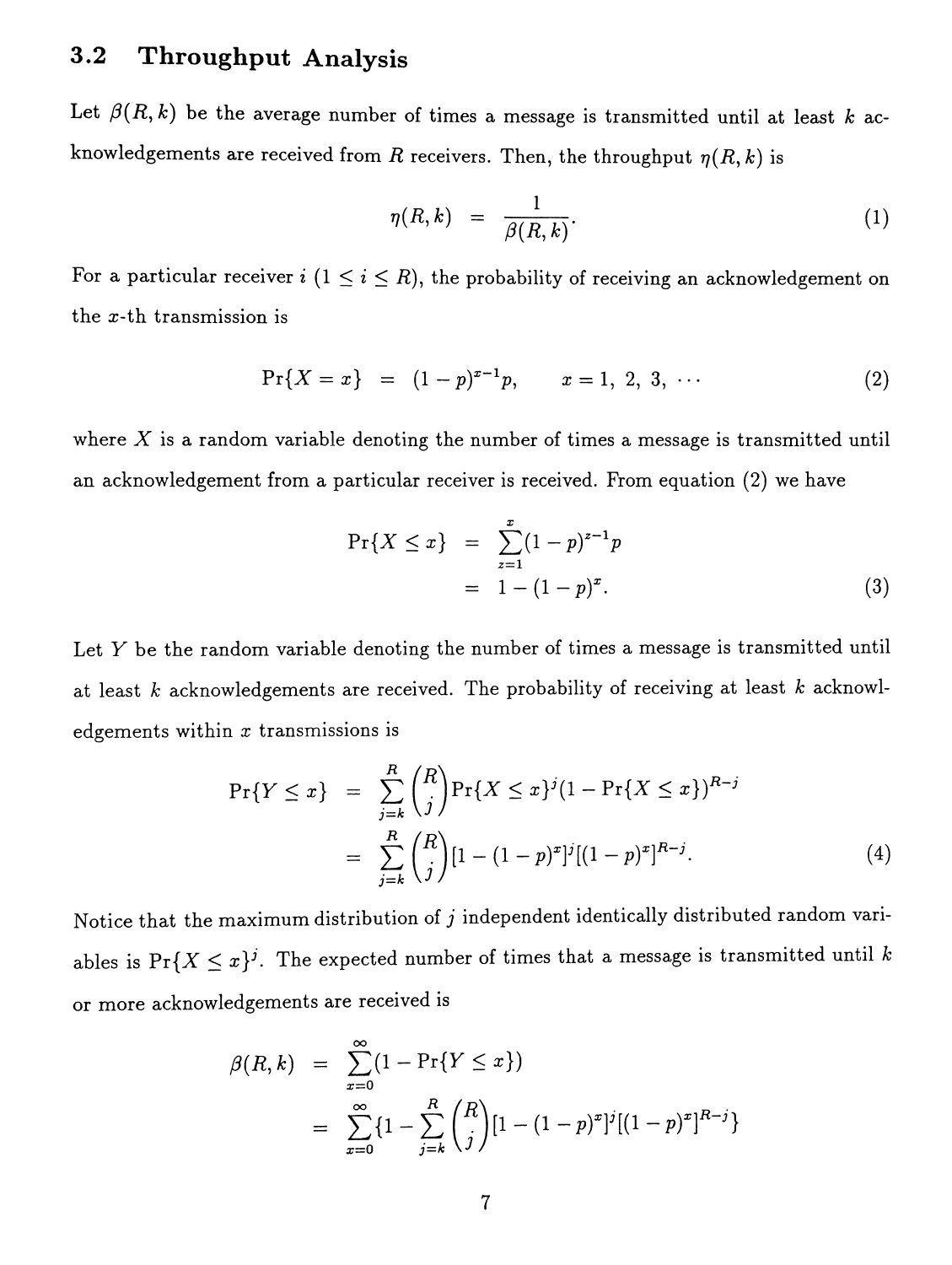$$
= \sum_{x=0}^{\infty} \sum_{j=0}^{k-1} {R \choose j} [1 - (1-p)^x]^j [(1-p)^x]^{R-j}
$$
  
\n
$$
= \sum_{j=0}^{k-1} \sum_{l=0}^{j} {R \choose j} {j \choose l} (-1)^l \sum_{x=0}^{\infty} [(1-p)^{R-j+l}]^x
$$
  
\n
$$
= \sum_{j=0}^{k-1} \sum_{l=0}^{j} {R \choose j} {j \choose l} (-1)^l \frac{1}{1 - (1-p)^{R-(j-l)}}
$$
  
\n
$$
= \sum_{l=0}^{k-1} {R \choose l} (-1)^l \sum_{j=l}^{k-1} {R-l \choose j-l} \frac{1}{1 - (1-p)^{R-(j-l)}}
$$
  
\n
$$
= \sum_{l=0}^{k-1} {R \choose l} (-1)^l \sum_{j=0}^{k-1-l} {R-l \choose j} \frac{1}{1 - (1-p)^{R-j}}.
$$
  
\n(5)

The **throughput**  $\eta(R, k)$  is

$$
\eta(R,k) = \frac{1}{\beta(R,k)}
$$
  
= 
$$
\frac{1}{\sum_{l=0}^{k-1} {R \choose l} (-1)^l \sum_{j=0}^{k-1-l} {R-l \choose j} \frac{1}{1-(1-p)^{R-j}}}.
$$
 (6)

**In equation (6), the alternating sign makes the calculation unstable when** *R* **is greater than 35. Equation (6) can be expressed in the following recursive form:**

$$
\eta(R,1) = 1 - q^R,
$$
  

$$
\eta(R,k) = \frac{\eta(R,k-1)}{1 + \eta(R,k-1)\alpha(R,k-1)}
$$

**where**

$$
\alpha(R,k) = \sum_{x=0}^{\infty} {R \choose k} (1-q^x)^k (q^x)^{(R-k)}, \text{ and } q=1-p.
$$
 (7)

To compute  $\alpha(R, k)$  in (7), let  $B(x, j) = {R \choose j} (1 - q^x)^j (q^x)^{R-j}$ .  $B(x, j)$  can be put in the **following recursive form:**

$$
B(x,j+1) = \frac{(R-j)}{(j+1)} \frac{(1-q^x)}{q^x} B(x,j),
$$

**and**

$$
B(x, j-1) = \frac{j}{(R-j+1)} \frac{q^x}{(1-q^x)} B(x, j).
$$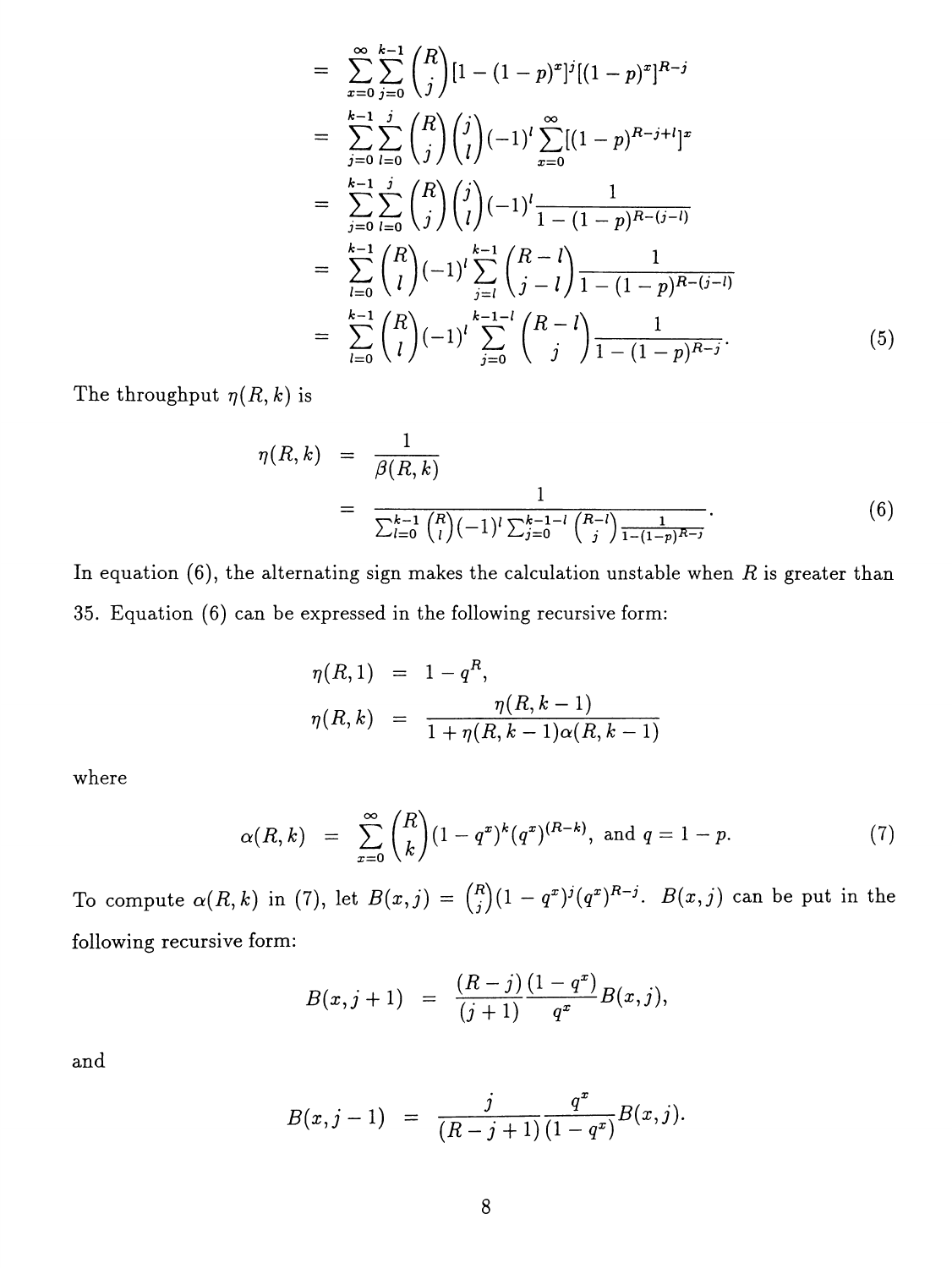Now, we can compute  $B(x, j)$  as follows:

- 1. Assume  $B(x, j_{max})=1$  where  $j_{max} = \lfloor Rq^x \rfloor$ .
- 2. Compute  $B(x, j)$  for  $j = j_{max} 1, \dots, 0$ .
- 3. Compute  $B(x, j)$  for  $j = j_{max} + 1, \dots, R$ .
- 4. Normalize such that  $\sum_{j=0}^{R} B(x, j) = 1$ .

 $\alpha(R, k)$  is computed by summing  $B(x, k)$  over *x*. The upper limit of *x*,  $x_{max}$ , is determined when  $B(x, k)$  converges. That is,  $x_{max}$  is determined as a number that satisfies  $|B(x+1, k) |B(x, k)| < \epsilon$ , where  $\epsilon$  is a positive small real number.

#### 3.3 The Average Number of Happy Receivers

The k-reliable multicast retransmission scheme guarantees that at least *k* receivers receive a message correctly.  $R - k$  or less receivers, however, may or may not receive a message correctly. A receiver that receives a message correctly is called a *happy* receiver. In this section, we obtain the average number of happy receivers for a message after a message has been correctly transmitted. That is, the transmitter has received at least *k* acknowledgements. As discussed above, it may take several retransmissions until at least  $k$  acknowledgements have been received.

We define a discrete time Markov chain  $\{X_n\}$  with absorbing states. The Markov chain is associated with the transmission of a single message.  $X_n$  represents the cumulative number of acknowledgements received immediately after the  $n$ -th retransmission, and it takes the values of  $0, 1, \dots, R$ . The unit time of the Markov chain is equal to *N* slots, i.e. equal to the maximum round-trip delay or the timeout  $T_O$ . For  $n=0$ , we have that  $X_0=0$ . That is, the message is about to be transmitted for the first time. Figure 2 shows the states of this Markov chain and the associated transition probability. The Markov chain gets absorbed when it enters <sup>a</sup> state with *<sup>k</sup>* or more acknowledgements. Thus, states 0 to *k-l* are transient, and states  $k$  to  $R$  are absorbing.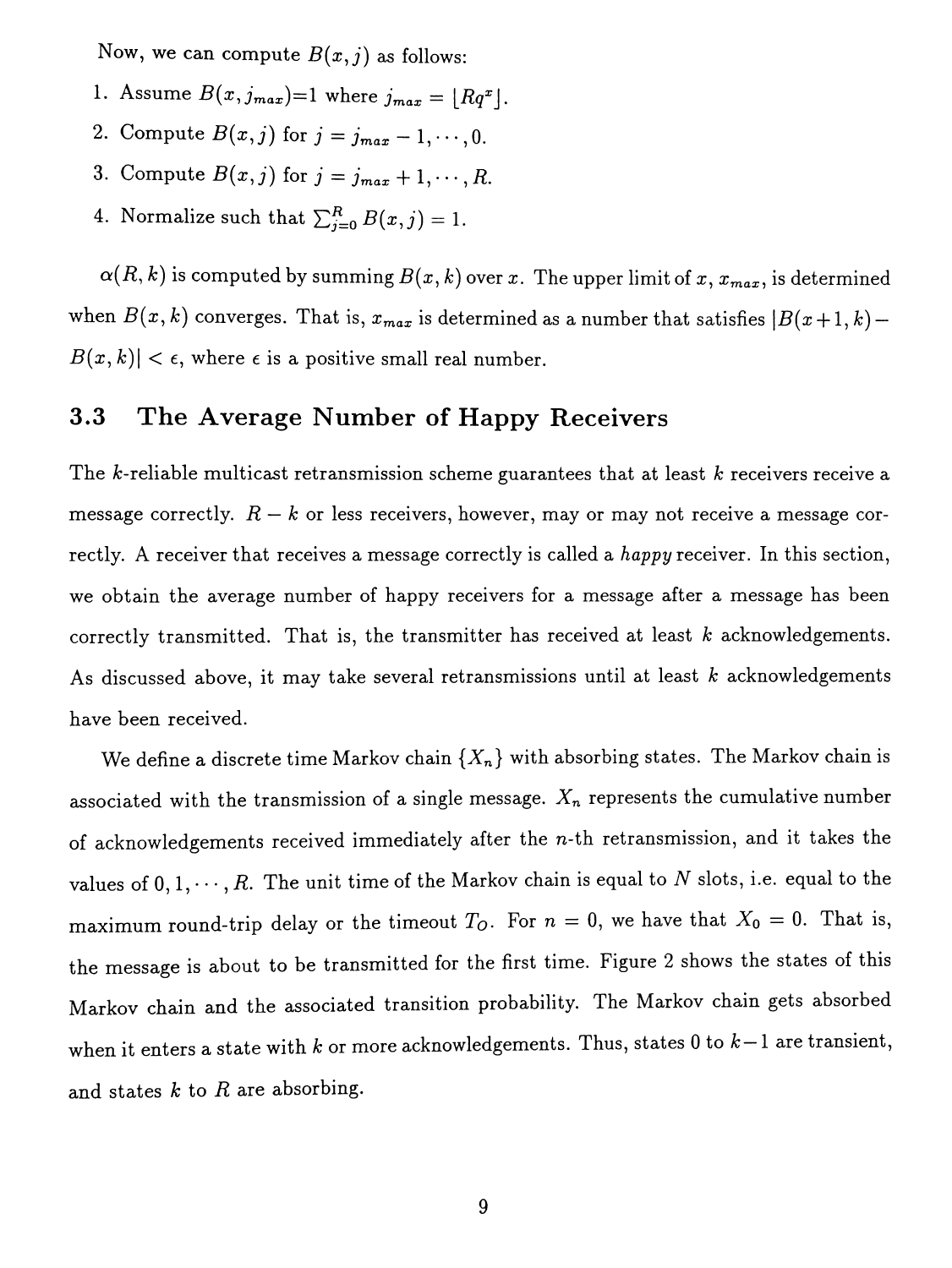

Figure 2: The Markov chain of the transmission process of a message.

Let  $P$  be the transition probability matrix of the process. We have

$$
P = \begin{pmatrix} P_{00} & P_{01} & P_{02} & \cdots & P_{0k-1} & P_{0k} & P_{0k+1} & \cdots & P_{0R} \\ 0 & P_{11} & P_{12} & \cdots & P_{1k-1} & P_{1k} & P_{1k+1} & \cdots & P_{1R} \\ 0 & 0 & P_{22} & \cdots & P_{2k-1} & P_{2k} & P_{2k+1} & \cdots & P_{2R} \\ \vdots & \vdots & \vdots & \vdots & \vdots & \vdots & \vdots & \vdots \\ 0 & 0 & 0 & \cdots & P_{k-1k-1} & P_{k-1k} & P_{k-1k+1} & \cdots & P_{k-1R} \\ 0 & 0 & 0 & \cdots & 0 & 1 & 0 & \cdots & 0 \\ \vdots & \vdots & \vdots & \vdots & \vdots & \vdots & \vdots & \vdots \\ 0 & 0 & 0 & \cdots & 0 & 0 & 1 & \cdots & 0 \\ 0 & 0 & 0 & \cdots & 0 & 0 & 0 & \cdots & 1 \end{pmatrix}
$$

where  $P_{ij} = {R-i \choose j-i} p^{j-i} (1-p)^{R-j}$  for  $0 \le i \le j$ . The transition probability matrix  $\boldsymbol{P}$  has the form

$$
P = \left(\begin{array}{cc} Q & R \\ O & I \end{array}\right),
$$

where *O* is an  $(R-k+1) \times k$  matrix whose entries are all zero, *I* is an  $(R-k+1) \times (R-k+1)$ identity matrix, Q is a  $k \times k$  upper triangular matrix whose nonzero entries  $Q_{ij} = P_{ij}$  for  $0 \le i \le j < k$ , and **R** is an  $(R - k + 1) \times (R - k + 1)$  matrix whose entries  $R_{ij} = P_{ij}$  for  $0 \leq i < k, k \leq j \leq R$ .

Let  $U_{il}$  be the probability that the chain is absorbed at state  $l$ , given that it is at state  $i, i = 0, 1, \dots, k - 1$ . Applying the law of total probability, we have

$$
U_{il} = R_{il} + \sum_{j=0}^{k-1} Q_{ij} U_{jl}.
$$
 (8)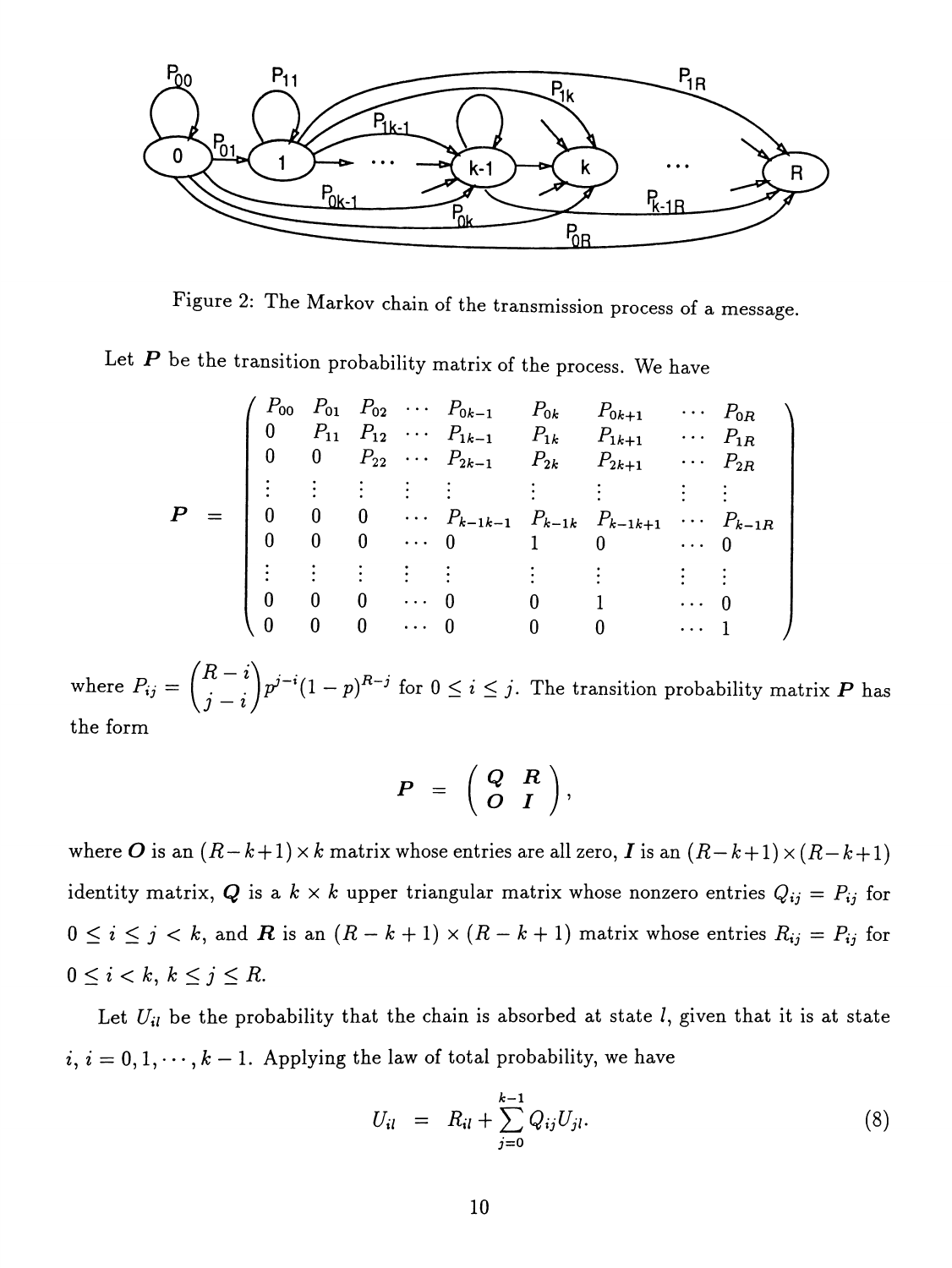**Equation (8) can be written in the following matrix form:**

$$
U = R + QU \text{ or } U = WR \text{ where } W = (I - Q)^{-1}.
$$

Since the chain starts at state 0, we need to compute  $U_{0l}$  which denotes the probability that **the transmitter receives exactly**  $l$  ( $l = k, k + 1, \dots, R$ ) acknowledgements. The elements in the first row of the matrix  $U$  represent  $U_{0l}$ . Thus, the average number of happy receivers  $\gamma(R, k)$  that receive a message correctly is

$$
\gamma(R,k) = \sum_{j=k}^{R} jU_{0j}.\tag{9}
$$

**The throughput can be also obtained by determining the mean time to absorption. For each** state  $i = 0, 1, 2, \dots, k - 1$ , let  $V_i$  be the expected time to absorption, given that the process **started from state i. We have**

$$
V_i = 1 + \sum_{j=0}^{k-1} Q_{ij} V_j.
$$
 (10)

**Let** *V* **be a column vector with** *k* **elements and 1 be a column vector with** *k* **ones. Then, equation (10) can be written in the following matrix form:**

$$
V = 1+QV
$$
 or  $(I-Q)V = 1$ .

Since the matrix  $I - Q$  is an upper triangular matrix,  $V_0$  can be obtained by back substi**tution.** The **throughput**  $\eta(R, k)$  is equal to  $\frac{1}{V_0}$ .

# **4 Numerical Examples**

We give plots of the throughput of the retransmission scheme in order to illustrate the effect of the system parameters. We assume that the message transmission time  $T_F = 1$ .

Figure 3 gives the throughput in terms of the probability *p* of receiving an acknowledgement for various ACK thresholds  $k$  when the number of receivers  $R=10$ . As the ACK threshold decreases for a fixed p, the throughput increases. If  $p \geq 0.5$ , the throughput of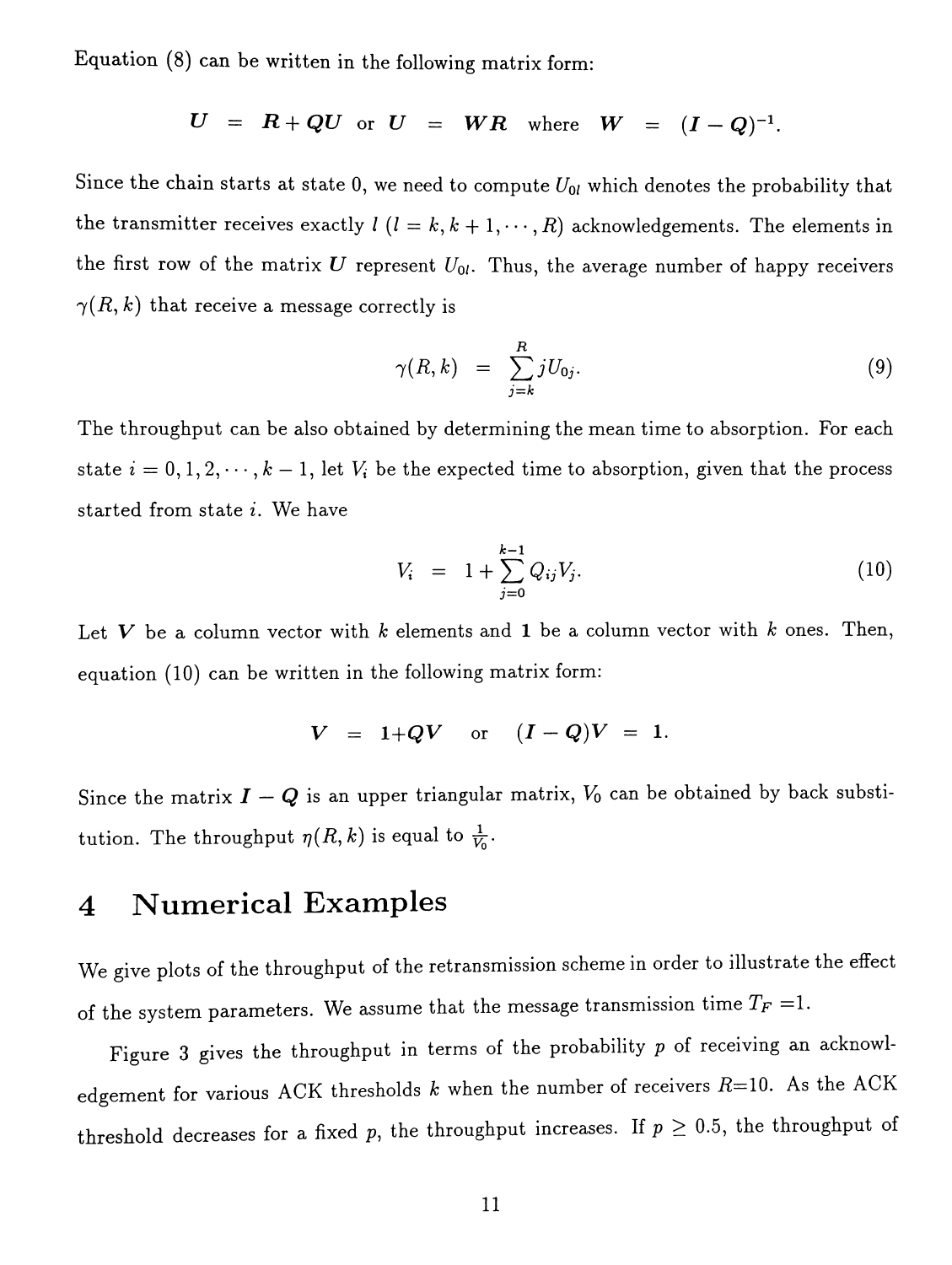a multicast system with  $k = 1$  is close to 1. This implies that the transmitter can transmit messages successfully at full utilization of the available bandwidth. The fully reliable multicast,  $k = 10$ , provides a lower bound on the throughput for all values of p.

Figure 4 shows the average number of happy receivers with different ACK thresholds. As  $p$  increases, the average number of happy receivers increases. As  $p$  decreases, the average number of happy receivers decreases.

In the fully reliable scheme,  $k = R$ , the throughput  $\eta(R, k)$  of the transmitter is equal to the throughput  $\zeta(R, k)$  of a receiver, i.e. the rate at which the receiver receives a message correctly. In the k-reliable scheme,  $k < R$ , the transmitter's throughput may not be equal to that of a receiver. Let  $\gamma(R, k)$  be the average number of happy receivers. Then, we have

$$
\zeta(R,k) = \frac{\eta(R,k)\gamma(R,k)}{R}.
$$

We use the receiver's throughput to compare the performance of the multicast system for different ACK thresholds. For a multicast system with  $k=5$  at  $p=0.9$ , the average number of happy receivers  $\gamma(10,5)$  is 9 and the throughput  $\eta(10,5)$  is close to 1. The receiver's throughput  $\zeta(10,5)$  for this system is 0.9. In the fully reliable multicast system with  $k = 10$ at  $p = 0.9$ ,  $\zeta(10,10) = \eta(10,10) = 0.57$ . The k-reliable scheme has a receiver's throughput 1.58 times higher than that of the fully reliable scheme (at the expense of reliability in the delivery of data). In Figure 5, the receiver's throughput is plotted in terms of *p* for various k. Notice that the maximum achievable throughput of any retransmission scheme, is  $p$  [9]. When  $k = 1$ , the receiver's throughput approaches this upper bound.  $k = 10$  provides the lower bound on the throughput.

Figures 6 and 7 give the throughput in terms of the probability  $p$  of receiving a message correctly for various ACK thresholds k with the number of receivers  $R = 30$  and  $R = 50$ respectively.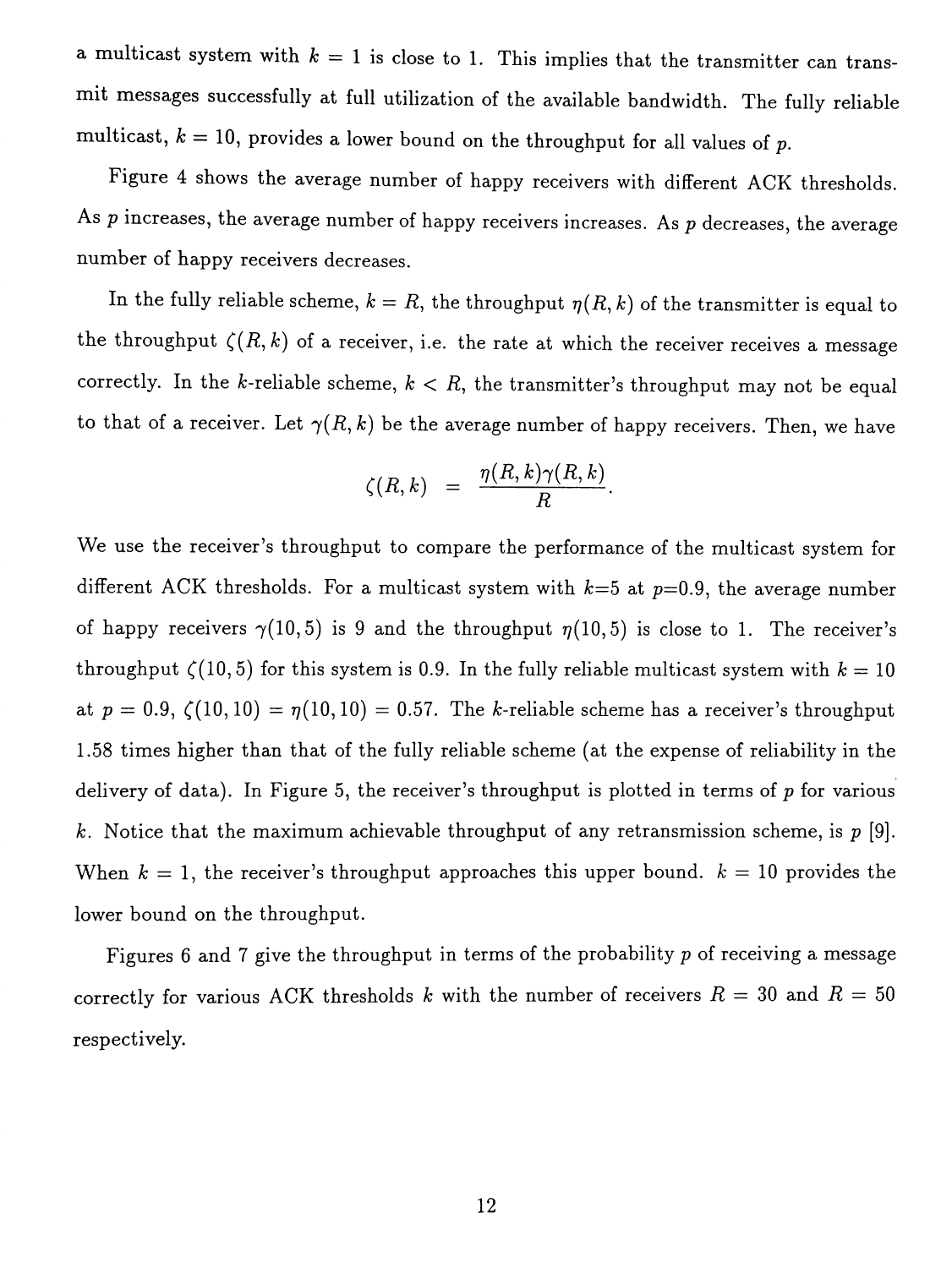### **5 Conclusions**

We analyzed the performance of a selective repeat retransmission scheme for k-reliable multicasting in terms of maximum supportable throughput of successfully transmitted messages. An analytic expression for the average number of receivers that receive a message correctly is derived. An algorithm to calculate the throughput of a large multicast system is provided.

The fully reliable scheme provides a lower bound on the throughput. For a fixed probability of receiving a message correctly, as the ACK threshold decreases, the throughput increases. The k-reliable scheme can achieve high throughput at the expense of the reliability of delivered data. The correct balance between throughput and reliability must be evaluated for each application.

### **References**

- [1] S. B. Calo and M. C. Easton, "A Broadcast Protocol for File Transfers to Multiple Sites," *IEEE Transactions on Communications,* vol. 29, pp. 670-678, November 1981.
- [2] S. R. Chandran and S. Lin, "Selective-repeat ARQ Schemes for Broadcast Links," *IEEE Transactions on Commmunications,* vol. 40, pp. 12-19, January 1992.
- [3] I. S. Gopal and J. M. Jaffe, "Point-to-multipoint Communication over Broadcast Links," *IEEE Transactions on Commmunications,* vol. 32, pp. 1034-1044, September 1984.
- [4] B. Kim, A. A. Nilsson, and H. G. Perros, "Throughput Analysis of Stop-and-wait Retransmission Schemes for k-reliable Multicast," in *Proceedings of International Conference on Local and Metropolitan Communication Systems,* (Kyoto, Japan), December 1994.
- [5] K. Mase, T. Takenaka, H. Yamamoto, and M. Shinohara, "Go-back-N ARQ Schemes for Poin-to-multipoint Satellite Communications," *IEEE Transactions on Commmunications,* vol. 31, pp. 583-589, April 1983.
- [6] N. Shacham and D. Towsley, "Resequencing Delay and Buffer Occupancy in a Selectiverepeat ARQ with Multiple Receivers," in *Proceedings of IEEE INFOCOM* '88, pp. 515- 524, 1988.
- [7] D. Towsley and S. Mithal, "A Selective-repeat ARQ Protocol for a Point-to-multipoint Channel," in *Proceedings of IEEE INFOCOM '87*, (San Francisco, CA), pp. 521-526, March 1987.
- [8] J. L. Wang and J. A. Silvester, "Optimal Adaptive Multireceiver ARQ Protocols," *IEEE Transactions on Commmunications,* vol. 41, pp. 1816-1829, 1993.
- [9] E. J. Weldon, "An Improved Selective-repeat ARQ Strategy," *IEEE Transactions on Communications,* vol. 30, pp. 480-486, March 1982.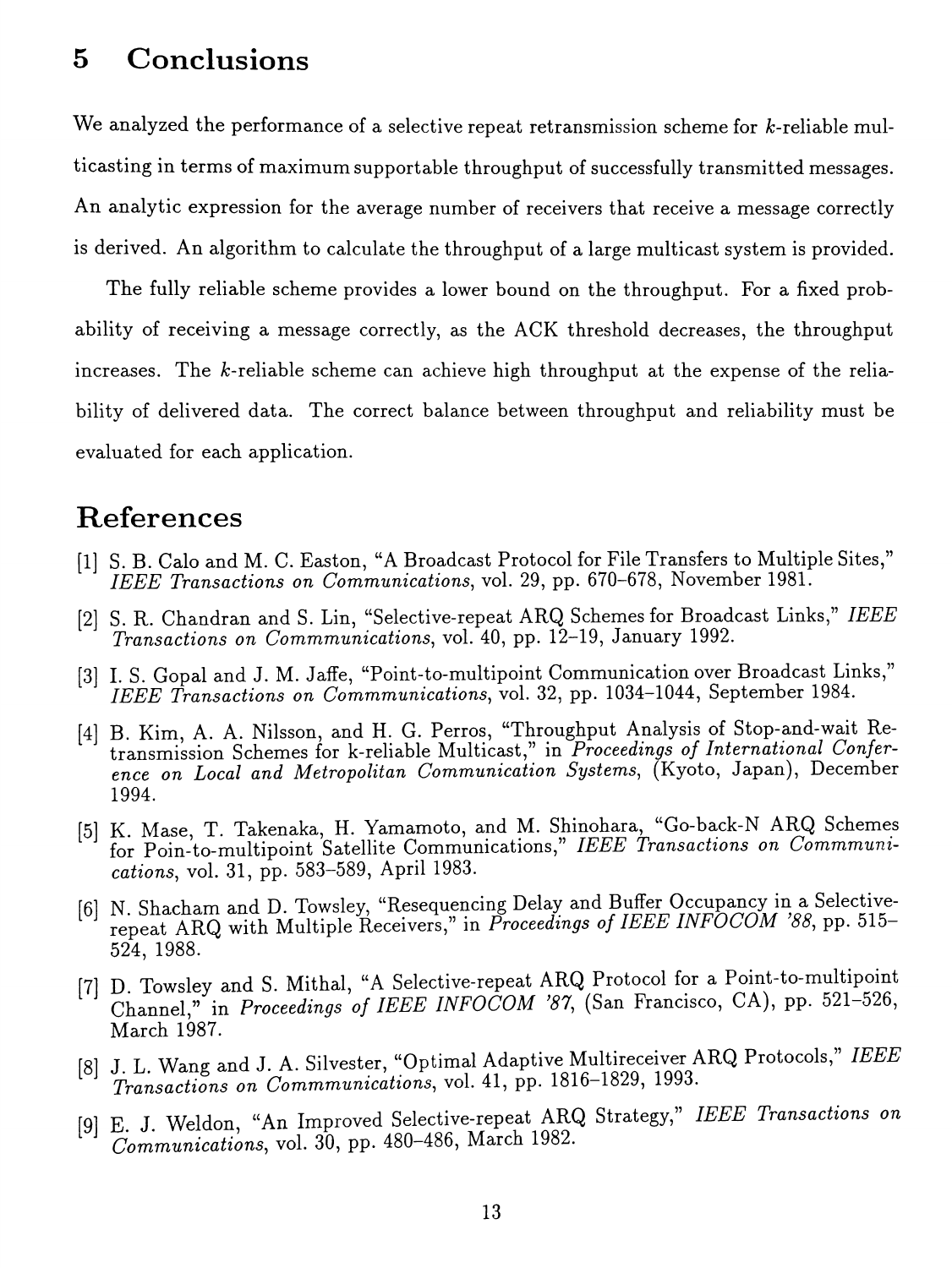

Figure 3: Throughput vs probability p of receiving a message correctly: *R=10.*



Figure 4: Average number of happy receivers vs probability p of receiving a message correctly :  $R=10$ .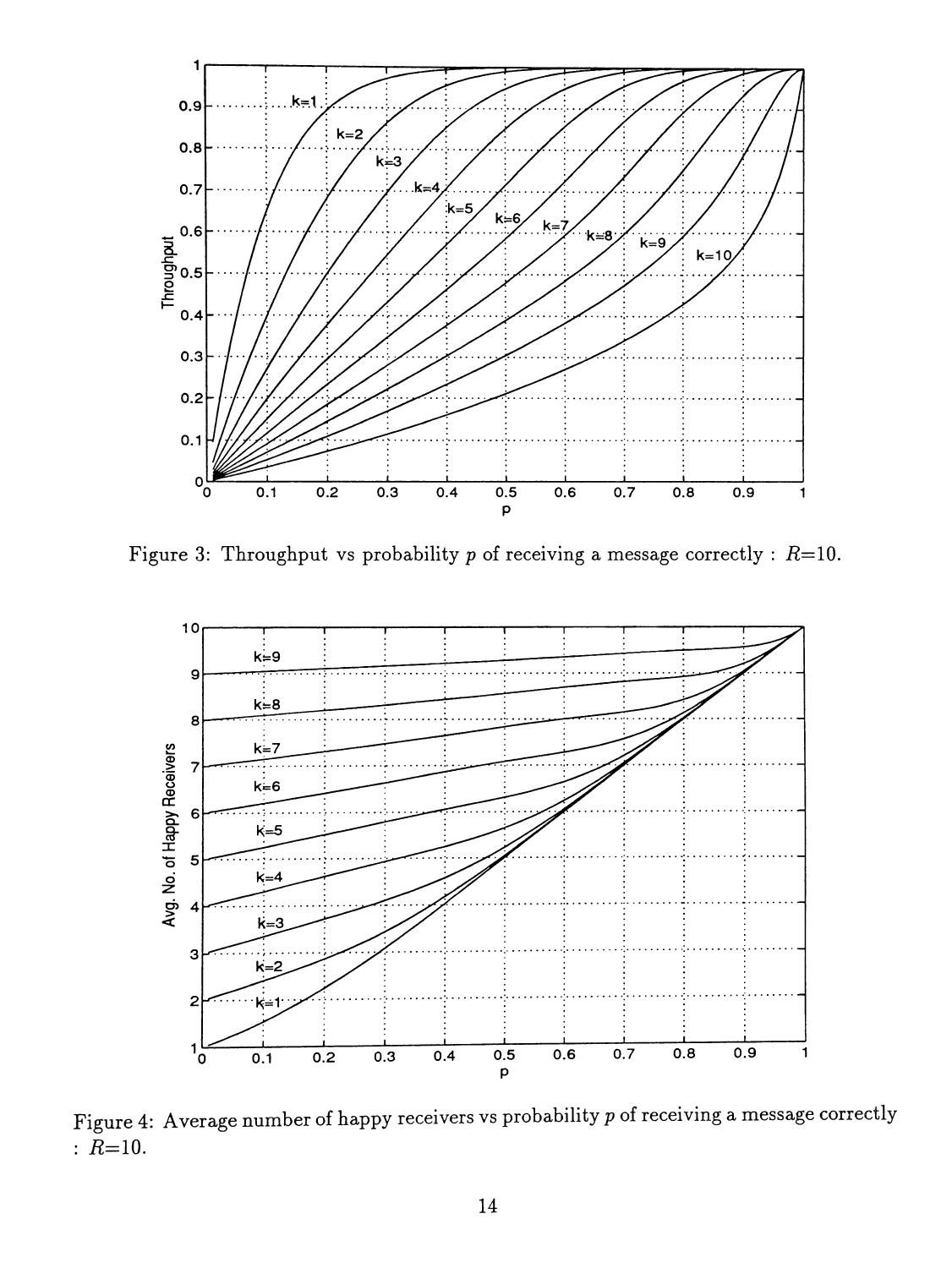

Figure 5: Receiver's throughput vs probability p of receiving a message correctly :  $R=10$ .



Figure 6: Throughput vs probability p of receiving a message correctly: *R=30.*